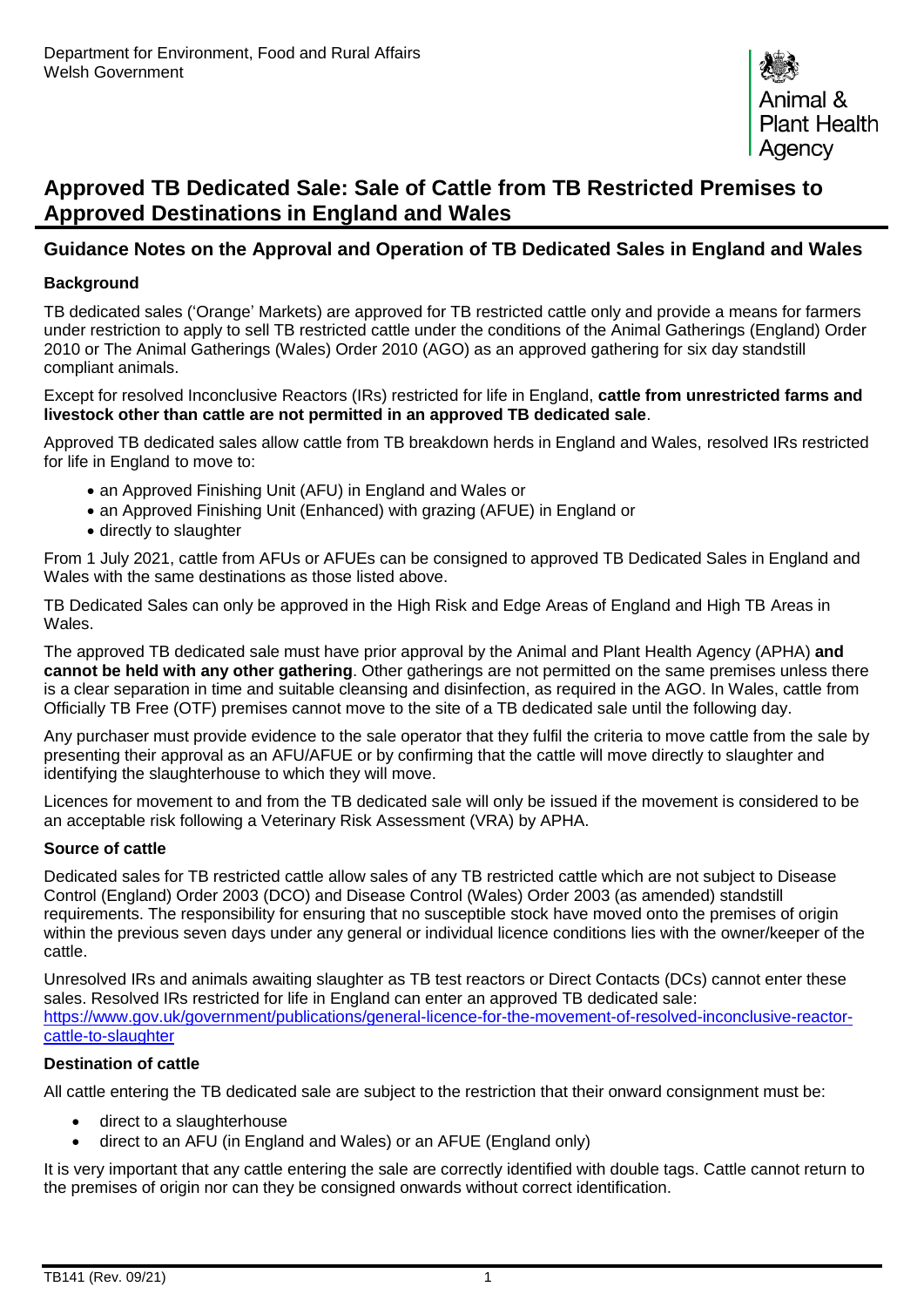### **Herd dispersal sales (England only)**

In England, a herd under TB restrictions may hold a dispersal sale as an approved TB dedicated sale at an approved premises. As the cattle are from a single source, a permit to disallow the six day standstill is required. In these sales cattle may move onward to an AFU/AFUE, slaughterhouse or move back to the origin premises under the conditions of a licence (TB16c).

Licences will only be issued if the movement is considered to be low risk following a VRA by APHA.

### **Conditions**

TB Dedicated sales are approved subject to the conditions set out below.

The conditions for approval for a TB dedicated sale for TB restricted cattle are additional to the conditions for the Animal Gathering Licence and do not replace them. They must be strictly adhered to at all times. Failure to do so may result in the withdrawal of the TB approval or amendment of approval conditions for the TB dedicated sale for TB restricted cattle.

If the sale is to be a dispersal sale (England only), it is also necessary to hold a permit to disallow the standstill under the Disease Control Order.

Veterinary Heads of Field Delivery (VHoFD)/Veterinary Leads Wales (VLW) can consider approval of dedicated sales for TB restricted cattle if the proposed premises comply with the following conditions:

- the gathering has been licensed under the AGO and, if in Wales, is located in the High TB Area
- if the sale is for the dispersal of a herd it must have a permit disapplying the six day standstill (England only)
- cattle from TB restricted premises must be licensed (TB16b) into and from the TB sale
- any cattle moving to a slaughterhouse must receive the same post mortem inspection at the slaughterhouse as cattle arriving directly from TB restricted premises. They must be marked with an orange stripe along the back if being consigned to a slaughterhouse in Scotland
- cattle entering these gatherings **from TB restricted premises** must have been TB skin tested with negative results in the previous 90 days, with the exception of calves under 42 days old
- the licensee must ensure that no cattle from TB restricted premises enter the market unless accompanied by a licence (TB16b) and must not allow these cattle to leave the site unless accompanied by a licence (TB16b) with the details of the destination completed
- resolved Inconclusive Reactors (IRs) restricted for life in England from OTF premises can enter a TB dedicated sale in England on a general licence available on GOV.UK: https://www.gov.uk/government/publications/general-licence-for-the-movement-of-resolved-inconclusivereactor-cattle-to-slaughter which also allows them to travel on to an AFU/AFUE in England or directly to slaughter. There is no requirement for cattle moving under the general licence to have been TB skin tested with negative results before entering the sale
- resolved IRs restricted for life in England from OTF premises can be licensed to a TB dedicated sale in Wales (Licence TB208) which also allows them to travel on to an AFU/AFUE in England or Wales or to slaughter
- all cattle entering the TB dedicated sale, with the exception of resolved IRs restricted for life detailed above, are subject to the restriction that their onward consignment must be:
	- o direct to a slaughterhouse in England and Wales
	- o direct to an AFU (in England and Wales), an AFUE (in England only) or
	- $\circ$  for herd dispersal sales in England only, back to the premises of origin under the conditions of the Licence (TB16c) issued to authorise the move
- sale operators must comply with the requirements of the following legislation and subsequent amendments or changes:
	- o [The Animal Gatherings \(England\) Order 2010](http://www.opsi.gov.uk/si/si2010/uksi_20100460_en_1)
	- o [The Animal Gatherings \(Wales\) Order 2007](http://www.opsi.gov.uk/legislation/wales/wsi2007/wsi_20072425_en_1)
	- o [The Cattle Identification Regulations \(England\) 2007](https://www.legislation.gov.uk/uksi/2007/529/regulation/1/made)
	- o [The Cattle Identification \(Wales\) Regulations 2007](https://www.legislation.gov.uk/wsi/2007/842/contents/made)
	- o [The Disease Control \(England\) Order 2003](http://www.opsi.gov.uk/si/si2003/20031729.htm)
	- o [The Disease Control \(Wales\) Order 2003](http://www.opsi.gov.uk/legislation/wales/wsi2003/20031966e.htm)
	- o [The Transport of Animals \(C&D\) \(England\) \(No 3\) Order 2003](http://intranet/v1p3r/opsman/content/chp62/legislation.html)
	- o [The Transport of Animals \(Cleansing & Disinfection\) \(Wales\) \(No 3\) Order 2003](http://www.opsi.gov.uk/legislation/wales/wsi2003/20031968e.htm)
	- o The Welfare of Animals in Markets Orders 1990 as amended by The Welfare of Animals at Markets [\(Amendment\) Order 1993](http://www.opsi.gov.uk/si/si1993/Uksi_19933085_en_1.htm)
	- o [The Welfare of Animals \(Transport\) \(England\) Order 2006](http://www.opsi.gov.uk/SI/si2006/20063260.htm)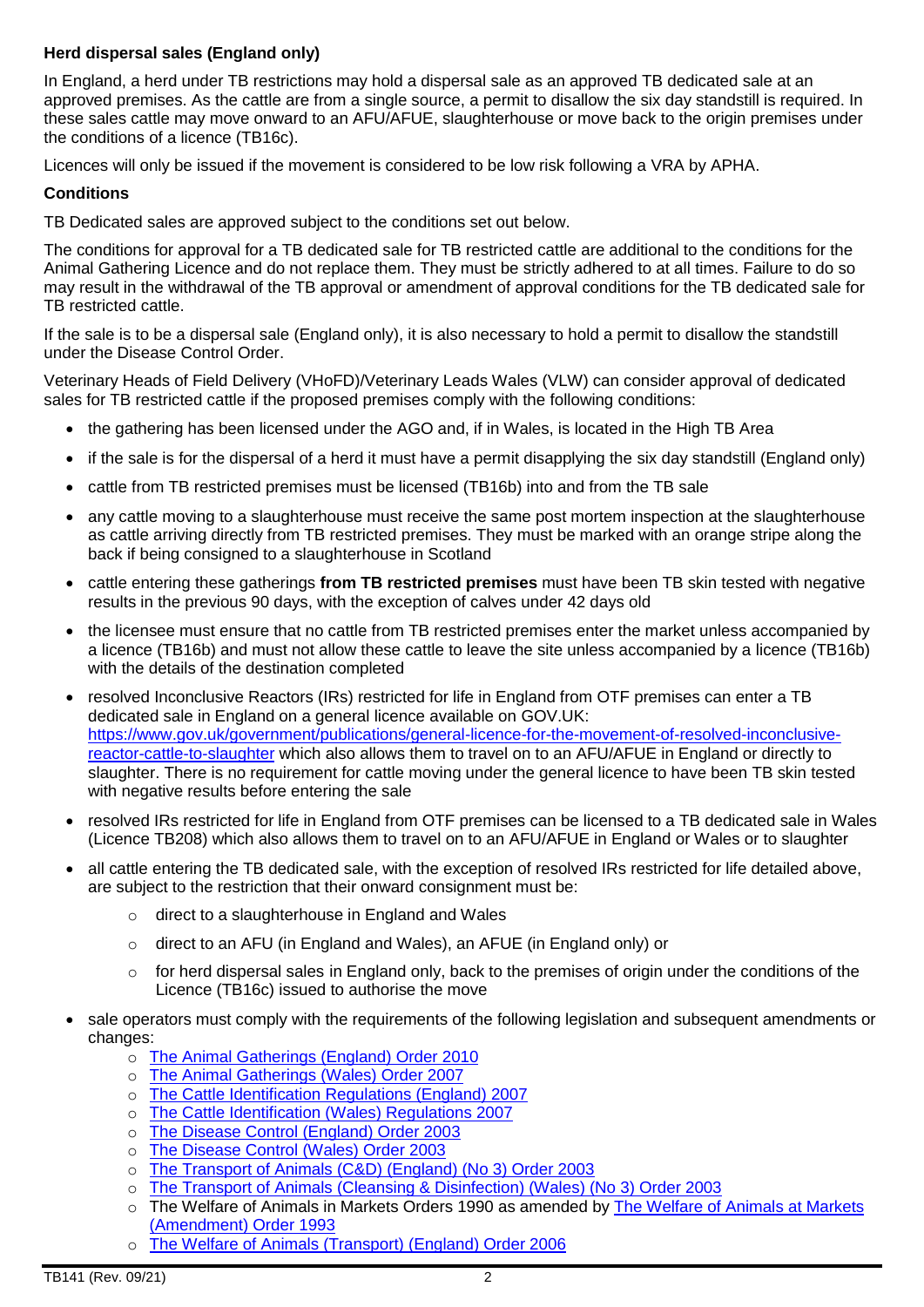- o [The Welfare of Animals \(Transport\) \(Wales\) Order 2007](http://www.opsi.gov.uk/legislation/wales/wsi2007/wsi_20071047_en_1)
- o Any relevant disease control zones
- the licensed premises must be capable of accommodating the maximum number of cattle anticipated
- any animals showing clinical signs of TB in a market must be immediately isolated and reported to APHA
- animals must only be moved on to the sale premises upon presentation of a valid licence for that movement and are subject to the conditions of that licence. These animals can only be moved under licence from the market and the destination part of that Licence (TB16b or TB208) can only be completed upon presentation of the approval notice for an AFU/AFUE, or details of the slaughterhouse of destination. Movements out of the market must be direct to the destination, accompanied by a copy of the licence and subject to the conditions of the licence
- the market operator must complete the licence with the details of the destination of the animals, copying the licence as necessary if a batch of cattle has multiple destinations
- sales for calves can be approved within a TB dedicated sale, but the additional requirements are as follows:
	- $\circ$  calves aged 42 days or over must not be consigned to the gathering unless they have reacted negatively to a tuberculin test within the previous 90 days
	- $\circ$  market staff must ensure that all passports are checked prior to unloading any calves into the gathering
	- o all calves must be loaded for onward consignment to the destination AFU/AFUE or abattoir (with the updated licence as required) within four hours of the sale of the last calf. **As they will not be individually sold, in practice they should be moved off the premises as soon as possible and this should be considered to be within four hours of the arrival of the last calf**
	- $\circ$  the time spent on the market premises must also be considered when ensuring compliance with requirements of the Welfare of Animals (Transport) (England) Order 2006 and/or the Welfare of Animals (Transport) (Wales) Order 2007
- any other conditions considered necessary or appropriate by APHA.

## **Preliminary approval inspection**

Following a written application from the market operators and before any cattle can be accepted at a dedicated sale for TB restricted cattle, there must be an initial, pre-approval inspection of the market by an APHA Veterinarian.

The visit will consider the state of repair of the premises, paying particular attention to disinfection, handling, loading and penning arrangements, the presence of a vehicle wash, proper access and adequate staffing. The Local Authority (LA) Animal Health Inspector will normally be given the opportunity to comment on the proposal at this stage.

Operators should prepare a plan of the site indicating where the dedicated sale for TB restricted cattle is to take place and indicate how separation in time between dedicated sales for TB restricted cattle and other markets is to take place.

Upon completion of the pre-approval inspection, or after consideration of proposals with existing plans, the market operator will, if APHA approves the application, be issued with an approval to hold a dedicated sale for TB restricted cattle on that site subject to the conditions set out in the approval.

### **Duration of approval**

In England, approval will initially be given for three months on a trial basis, after which the working of the market will be reviewed. Following a successful review, an unannounced annual renewal visit will be carried out by an APHA Veterinarian to confirm that the approval conditions still apply.

In Wales, TB dedicated sales will be allowed from 1 January 2021 in the High TB Area for an initial period of 12 months, when the policy will be reviewed. APHA will carry out at least two inspections during the year. If any noncompliance is apparent, further visits will be necessary.

The sale operator must make sure that the sale complies with the conditions subject to which the approval has been given. This includes clearly publicising the licensing conditions relevant for selling or buying at these sales to vendors and purchasers. If the arrangements for the TB dedicated sale change, for example as a result of staffing changes or structural repairs, so that the conditions in the approval can no longer be complied with, the operator must contact APHA and arrange for a further inspection visit in order to allow a fresh approval to be issued.

### **Notifications**

Once approval is given, the sale operators must **notify** APHA [\(CSC.TBmarketreturns@apha.gov.uk](mailto:CSC.TBmarketreturns@apha.gov.uk) in England and [APHA.CymruWales@apha.gov.uk](mailto:APHA.CymruWales@apha.gov.uk) in Wales) and the Local Authority a minimum of **five working days in advance of any TB dedicated sale** providing: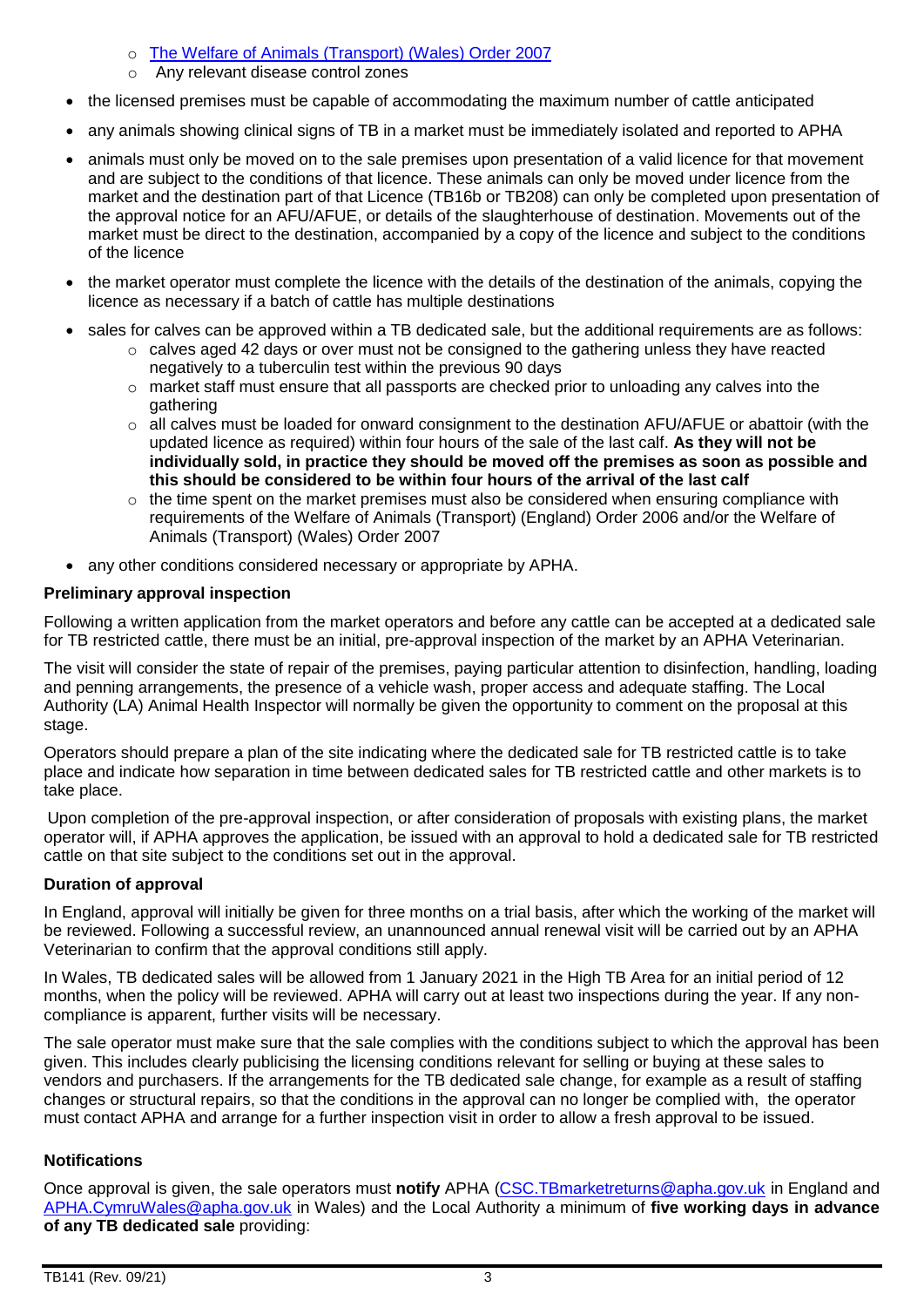- the date of the proposed sale
- the number of TB restricted cattle booked in or the maximum number of restricted cattle that will be accepted
- the premises from which TB restricted animals are being moved (County Parish Holding (CPH) number, vendor's name and farm address)
- whether the collection will be a herd dispersal sale (England only)

Where it is intended to hold these events on a regular basis such as once a month on a standard day, weekly etc. then annual or periodic notification may suffice. If agreed, the timetable for notifying the VHoFD/VLW should be made clear to the market operator along with the need for the market operator to **notify** APHA if any amendments to the timetable occur during the period of the notification. Details of these arrangements will be included in the approval letter (TR590).

The licensee must ensure that all herd owners bringing TB restricted cattle to the sale:

- notify the market of their details in advance of the gathering, supply details of the stock (i.e. official identification and total numbers) they wish to enter and apply to APHA for a licence to move the cattle. Any additional information required by the Cattle Identification Regulations must be provided in a document accompanying the animals
- are aware and fully accept that any cattle entering the sale cannot return to the premises of origin, even if they remain unsold, unless they have a Licence (TB16c) (only applicable for dispersal sales in England). The market must have a contingency plan for dealing with unsold animals.
- check their animals' official identification and passports are correct prior to bringing them into the market, including ensuring that the cattle are double-tagged. Incorrectly identified animals at a dedicated sale will be rejected and will not be permitted to continue for slaughter. The market operator should ensure that appropriate alternative contingency arrangements are in place for such circumstances
- keep their cattle clean enough to permit the possibility of movement to slaughter
- provide a Food Chain Information document as required to permit the possibility of onward movement to slaughter
- apply to APHA for the necessary movement licences at least seven working days in advance of the sale (see below)
- ensure cattle going through the gathering have tested negatively to a tuberculin test within the previous 90 days (or are calves under 42 days old or resolved IRs restricted for life in England, moving under the general licence).

# **Management of movement of cattle through the TB dedicated sale**

**Vendors** will notify the auctioneers of their intention to move restricted cattle to the sale and will supply a list of the animal identification (ear numbers) of cattle to be entered to the sale prior to the sale and at least seven working days before the sale.

Owners of cattle entered for sale must apply to APHA for a licence for cattle to attend such a sale at least seven working days in advance of the sale:

• the Licence (TB16b) will be issued for movements through a TB dedicated sale for TB restricted cattle

# **(The Licence (TB24b) cannot be used for movements through a TB dedicated sale for TB restricted cattle)**.

APHA will carry out a veterinary-based risk assessment to ensure that the movement presents a low risk.

If the **purchaser** intends to move cattle to an AFU/AFUE they must present the notice of approval to the market operator prior to any purchase and movement from the sale. The details of the AFU/AFUE or the slaughterhouse to which the cattle will be moved will be added to the licence and the licence must be carried with the cattle during the movement. The movement must be direct to the premises noted on the licence.

The licence must be copied enough times to ensure that each consignment of cattle moved under that licence travels with a copy and that the destination of the cattle has been completed.

Cattle for onward consignment to a slaughterhouse in Scotland must be marked with an orange stripe along the back.

The market operator must collate a schedule, broken down by holding of origin, of all the TB restricted cattle sold. The schedule must give the:

- CPH number and name of the vendor
- $\bullet$  official identification of the animal
- name and CPH of the buyer
- AFU/AFUE or slaughterhouse of destination

This schedule must be sent electronically to APHA [\(CSC.TBmarketreturns@apha.gov.uk](mailto:CSC.TBmarketreturns@apha.gov.uk) in England and [APHA.CymruWales@apha.gov.uk](mailto:APHA.CymruWales@apha.gov.uk) in Wales) according to the country in which the gathering takes place, within 24 hours of the end of the sale.